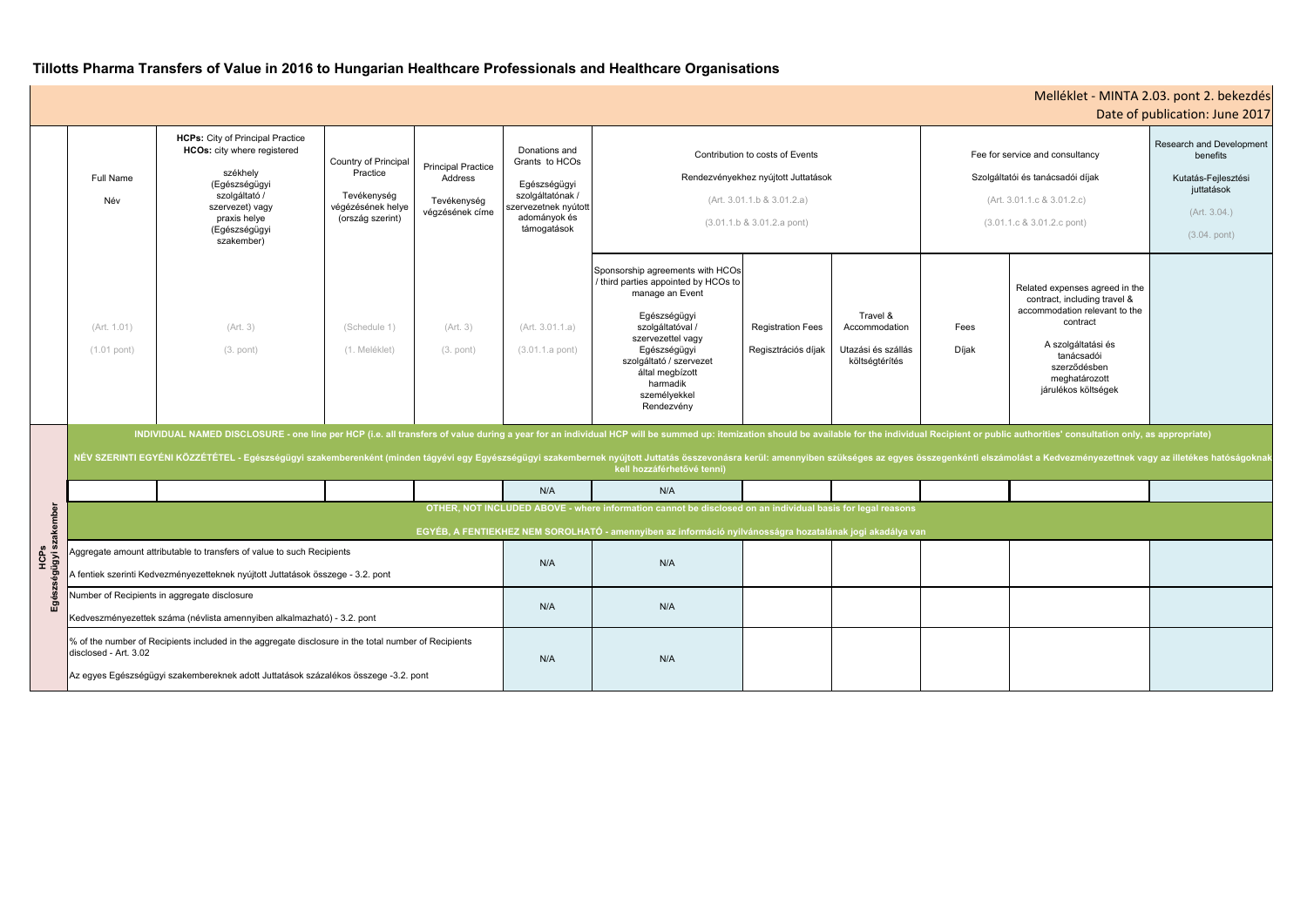| $\overline{\phantom{0}}$<br>olgáltató<br>Egé | INDIVIDUAL NAMED DISCLOSURE - one line per HCO (i.e. all transfers of value during a year for an individual HCO will be summed up: itemization should be available for the individual Recipient or public authorities' consult<br>SZERINTI EGYÉNI KÖZZÉTÉTEL - Egészségügyi szolgáltatónként / szervezetenként (minden tágyévi egy Egyészségügyi szolgáltatónak / szervezetnek nyújtott Juttatás összevonásra kerül: amennyiben szükséges az egyes összegenkénti<br>az illetékes<br>hatóságoknak kell hozzáférhetővé tenn) |  |  |  |  |  |  |  |  |
|----------------------------------------------|----------------------------------------------------------------------------------------------------------------------------------------------------------------------------------------------------------------------------------------------------------------------------------------------------------------------------------------------------------------------------------------------------------------------------------------------------------------------------------------------------------------------------|--|--|--|--|--|--|--|--|
|                                              |                                                                                                                                                                                                                                                                                                                                                                                                                                                                                                                            |  |  |  |  |  |  |  |  |
|                                              | OTHER, NOT INCLUDED ABOVE - where information cannot be disclosed on an individual basis for legal reasons<br>EGYÉB, A FENTIEKHEZ NEM SOROLHATÓ - amennyiben az információ nyilvánosságra hozatalának jogi akadálya van                                                                                                                                                                                                                                                                                                    |  |  |  |  |  |  |  |  |
|                                              | Aggregate amount attributable to transfers of value to such Recipients                                                                                                                                                                                                                                                                                                                                                                                                                                                     |  |  |  |  |  |  |  |  |
|                                              | A fentiek szerinti Kedvezményezetteknek nyújtott Juttatások összege - 3.2. pont                                                                                                                                                                                                                                                                                                                                                                                                                                            |  |  |  |  |  |  |  |  |
|                                              | Number of Recipients in aggregate disclosure                                                                                                                                                                                                                                                                                                                                                                                                                                                                               |  |  |  |  |  |  |  |  |
|                                              | Kedveszményezettek száma (névlista amennyiben alkalmazható) - 3.2. pont                                                                                                                                                                                                                                                                                                                                                                                                                                                    |  |  |  |  |  |  |  |  |
|                                              | % of the number of Recipients included in the aggregate disclosure in the total number of Recipients<br>disclosed - Art. 3.02                                                                                                                                                                                                                                                                                                                                                                                              |  |  |  |  |  |  |  |  |
|                                              | Az egyes Egészségügyi szolgáltatóknak / szervezeteknek adott Juttatások százalékos összege - 3.2. pont                                                                                                                                                                                                                                                                                                                                                                                                                     |  |  |  |  |  |  |  |  |
| a ¦e<br>¤ ile                                | <b>AGGREGATE DISCLOSURE</b><br>ÖSSZESÍTETT KÖZZÉTÉTEL                                                                                                                                                                                                                                                                                                                                                                                                                                                                      |  |  |  |  |  |  |  |  |
|                                              | Transfers of Value re Research & Development as defined - Article 3.04 and Schedule 1                                                                                                                                                                                                                                                                                                                                                                                                                                      |  |  |  |  |  |  |  |  |